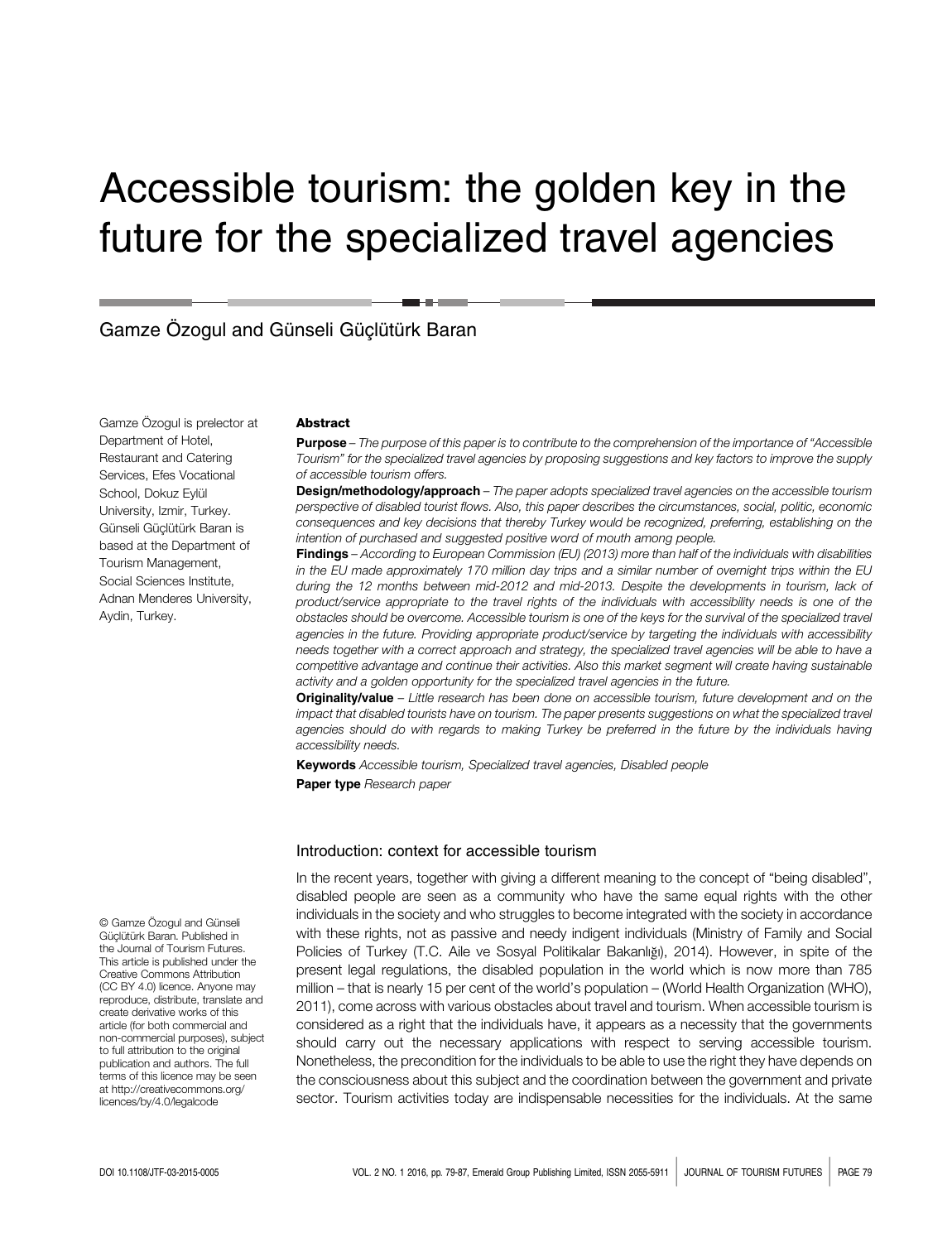time, this has a similar significance for both developed and developing countries. So as to meet the expectations from these important activities, regulations that can appeal to various tourist types and that can meet the necessities of the tourists should be made (Mesci et al., 2014).

Together with the implementations of the regulations in various countries which are disregarded for years, the disabled individuals have begun to travel more. In Turkey and in the developed countries, in accordance with the importance given to the fundamental human rights and liberties, legal regulations have been made in order for the disabled people to be able to get more easily involved in social life. These legal regulations are considerably significant both for the orientation of the disabled to social life and for the participation of them in tourism activities. Especially the 26th article of the Charter of Fundamental Rights accepted by the European Union, The Americans with Disabilities Act legislated in 1990 and Disability Discrimination Act – aims to end the discrimination that many people with disabilities face – has played important roles in tourism sector (Darcy, 1998; Official Journal of the European Union, 2007; Akdeniz University Project Development Research and Application Center (APGEM), 2012). In Turkey, the approval of United Nations Convention on the Rights of Persons with Disabilities, the implementation on the 21st of June 2005 of the regulation dating 1982, numbered 2,634 made in accordance with Tourism Encouragement Law, the regulations about the disabled people in the "c" passage of 18th article titled "General Qualifications of Original Accommodation Businesses", the products that Turkey's tourism potential presents to disabled market and the establishment of the "Committee of Tourism without Burdens for All" by the Association of Turkish Travel Agencies (Türkiye Seyahat Acentaları Birliği/TÜRSAB) on the 15th of June 2006 so as to detect the inconveniencies encountered in this area and help domestic and foreign disabled tourists travel in Turkey without burdens can be appraised as important footsteps (Official Gazette of the Republic Of Turkey (T.C. Resmi Gazete), 2005; Association of Turkish Travel Agencies (TÜRSAB), 2014). However, the question of how sufficient the regulations are with respect to individuals having the necessity of accessibility is a question to be answered. In spite of the present legal regulations, there are still problems about accessibility in archeological sites, museums, city centres, food and beverage businesses, beaches, accommodation businesses and means of transport.

In many countries, travel and accommodation opportunities for people with accessibility needs are highly limited. Such things encountered during travel as lack of sufficient rooms enabling the interpass of wheelchairs or the use of present rooms as "documentation room", deficiency in the equipment, lack of audio alarm systems in the lifts, selling incorrect or inconvenient tours cause problems for tourists with accessibility necessities. Tourism demand is not a simple action for the individuals with accessibility needs because it involves such services as reservation, accommodation, transfer and transportation. All the individuals have the right to benefit from the services that tourism businesses provide. Besides, it is widely accepted that the travel desire of the individual with disability and the one without is the same (Yau et al., 2004). Despite all the problems about accessibility that they face, they ignore and take the risk of all these problems so as to have a holiday experience, even daily. Thus, the businesses in tourism sector should be able to provide products/services in accordance with this market, have the competitive advantage and be selected by doing the necessary investments. When this situation is evaluated from the point of the individuals with accessibility necessities, it is obvious that to be able to have a travel experience, individuals will prefer specialized agencies. Within this context, specialized agencies, together with the increase in demand to accessible tourism, will appraise the service to be fulfilled as the golden key to be able to have sustainable activity in the future, not as an obligation.

By considering the facts that adjusting accomodation sector for the disabled who personally need special service/product being not sufficent enough to appeal and take a share from the market, which can only be considered as fore steps and the number of the specialized agencies being low meaning deficiency and also being aware of the fact that the disabled have the right of travel/holiday, specialized agencies and accessible tourism are handled in this sudy. In this context this study aims to contribute to the comprehension of the importance of "Accessible Tourism" for the specialized travel agencies by proposing suggestions and key factors to improve the supply of accessible tourism offers, besides, it contributes to raise awareness about the accessible tourism's possibly turning into a more comprehensive one in the future.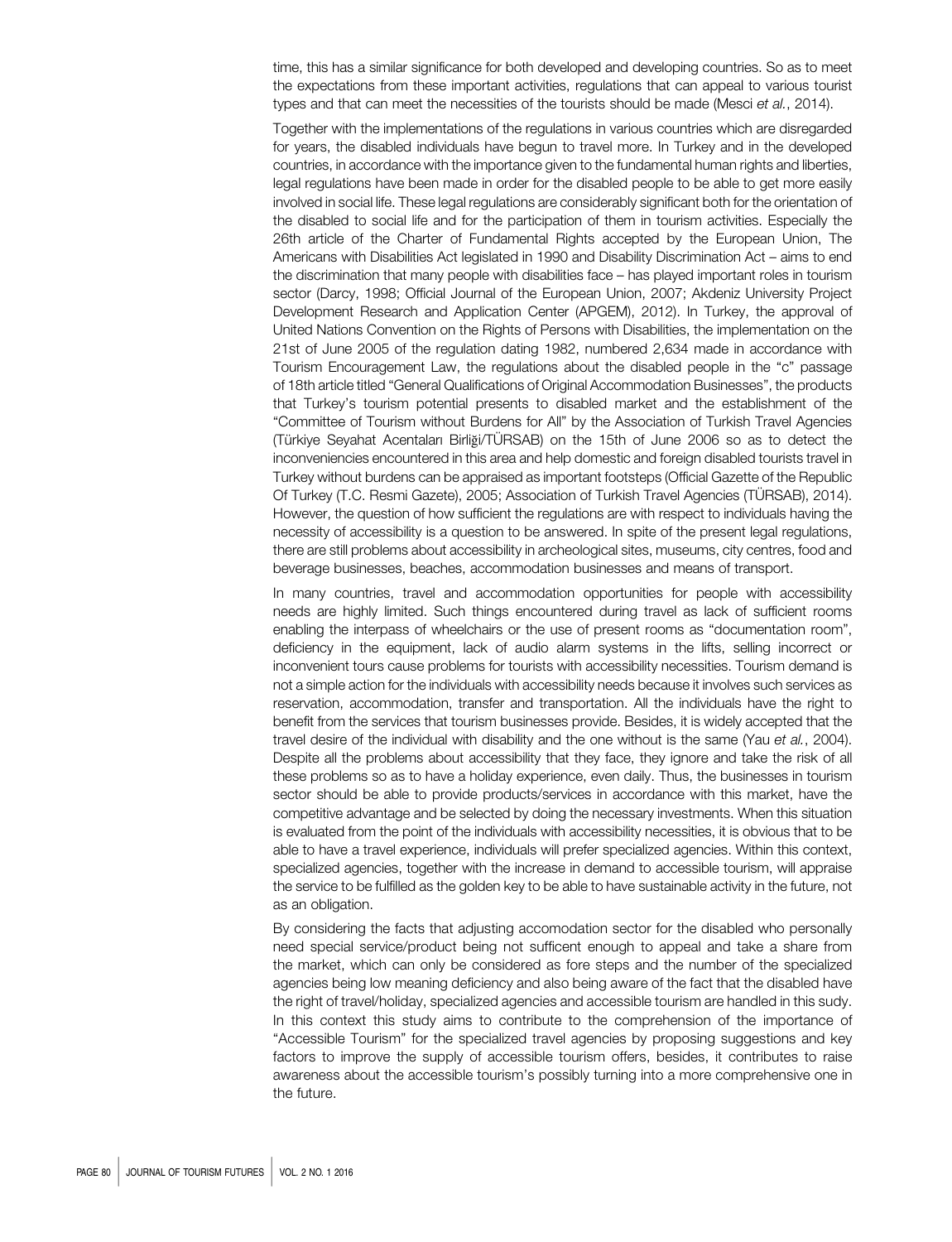#### Specialized travel agencies vs regular travel agencies

The fastest and the most comprehensive developments in science and technology in the history of mankind have brought together the structural changes in economic, political, social and judicial elements. Also these changes and developments are experienced in tourism. Within the context of these changes, some tendencies which are assumed to be affecting the present structure in the long term have arisen. The fact that the travel motives which belong to the consumers slip towards special fields of interest is among those trends (Tanrısevdi and Çavuş, 2003). A tailor-made type of tourism which is composed of personal touristic products has been in progress instead of traditional travel agencies' serving generally in mass tourism which is confronted as sea, sand and sun (3s). The development of special interest has been investigated in the context of specialization in recreation by Little (1976) and Bryan (1977) in the 1970s. Special interest tourists maintain the passion during holiday while they sustain their own fields of interest as a hobby in the home environment (cited by Trauer, 2006). As the tourists who participate in special interest tourism are the potential customers that can spare time, money and labour so as to reach primarily the passions of their own fields of interest (Küçükaslan, 2006), they are the target market for a specialized travel agency that considers maintaining its activities in tourism sector. Specialized agencies should adapt themselves to the changes in order to have the competitive advantage and, they should follow and investigate all the activities of the sector, determine the market tendency and meet the demands in a proper way.

Together with the holiday tourism in which there is a comprehension of sea, sand, sun, new fields of interest such as hunting tourism, golf tourism and health tourism have arisen. Accordingly, marketing and fulfilling these fields in the best way requires specialization. Instead of functioning in a field of relatively larger target market, specialized travel agencies can function in a field where the target market is smaller. It is a greater probability that a business which manufactures only a red car in one single model rather that manufacturing cars in all colours and models may have a more powerful communication with its customers and may, by finding out the customers' requests, needs and expectations, reply to them more rapidly. In this context, when special and different requests are met, the customer will be ready to pay more for these products/services. By tending towards specialization, specialized travel agencies can organize gastronomic tours for the vacationers who want to have a unique food and beverage experience, instead of marketing a touristic product which is composed of sea-sand-sun. These travel agencies that are specialized for these vacationers usually have valuable information. For a travel agency which is specialized in the field of mountaineering tourism, generating a new walking route and providing the necessary equipment for this walk are among the reasons to be preferred by the tourists.

With regard to functional classification, splitted up as incoming and outgoing agencies, the activities of agencies are possible to be put in order as tour selling, ticket procedure, car hiring, transferring, reservation, information and organizing tours (Poon, 1993; Hacıoğlu, 2013). Nevertheless, the demand of tourism is complex and depends on the individual so, travelling motivations can change from one to the other. In that sense, instead of presenting all the activities that are suggested above – because the expectations of all touristic demand cannot be fulfilled explicitly specializing in only one area and analysing strengths and weaknesses of the areas to be active in and also characteristics and expectations of the target clients will be beneficial for the specialized agencies. For example, the travelling agency which is on the way of specializing in health tourism should know the various types of travellers. Cohen (2006) classifies the visitors in five fundamental categories in terms of health tourism market; mere tourist, medicated tourist, medical tourist proper, vacationing patient, mere patient. Specialized agencies can provide service evaluating improving countries on factors like transportation fees as Thailand, India and Malaysia (Connell, 2006). On the other hand, an agency specialized in disabled tourists can assist to the target group within the scope of accessible tourism. Notwithstanding the countries foresee regulating in the area of accessible tourism, today, the number of travel agencies which present consultancy is not enough. For example, Italy has been organizing tours and tourism services for individuals with disabilities since 1995 [\(www.accessibleitaly.com/,](www.accessibleitaly.com/) Accessible Italy, 2015). Besides, purveyors (travel agencies, tour operators) and safari tours, cruises they present with which people can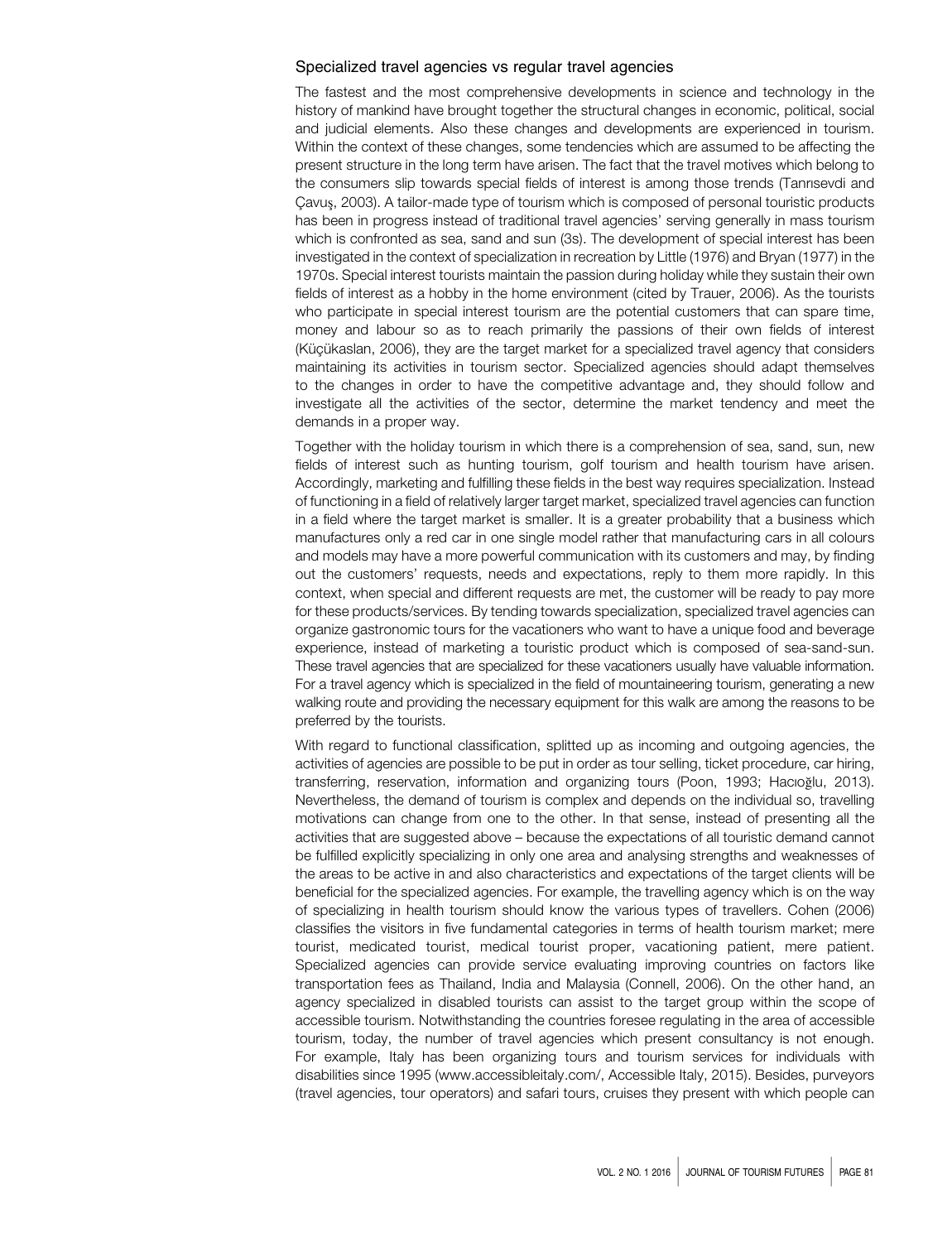satisfy their needs are gathered together in the internet site<www.disabledtravellers.com> on account of accessible travel from different countries/regions.

Besides there is an increase in the number of people who have disabilities because of being too old, any misfortune like natural disaster or an accident and need to travel also, today, accessible tourism can be seen as a niche experience in the literature (Tourism Australia, 2005 cited by Darcy et al., 2010). Although general interest travel agencies are in demand, many touristic consumers tend to prefer specialized travel agencies when they purchase a holiday. General interest agencies who carry on their activities in a broader market and who are able to offer the most convenient and affordable prices may, for sure, be a correct choice for the consumer when there are no special necessities. However, it is a possibility that the specialized travel agencies are preferred when the individual has a necessity of a special holiday. Individuals with diabetes or mobility limitations may prefer specialized travel agencies because the individuals with special needs may feel themselves more comfortable in tourism destinations where these needs are met. For instance, by including a destination or a hotel suitable for tourists with allergic diseases to its tour programme and by serving food special for the individual with allergic disease in the accommodation place, a specialized travel agency can make it possible to be preferred by the individual with special needs.

The specialization of the travel agencies functioning in the field of tourism depends on various factors. A travel agency which is specialized for people who want to visit the same destination for health tourism (kinds of health tourism: medical, thermal-spa and tourism for senior-disabled people, Ministry of Health of Turkey (T.C. Sağlık Bakanlığı), 2011 together with sea-sand-sun, may have the competition advantage by making an agreement with the businesses providing the necessary equipment. However, such factors as having the potential number of tourists, the accessibility of the destination, the development level of the means of transport and political decisions in the country are notably significant. Within this context, travel agencies have to be specialized by evaluating the present situation and analyse the expectancies of the customers. It is a matter of fact that specialized travel agencies serving the most appropriate service/product in accordance with the expectancies of the customers have a greater possibility to provide customer satisfaction. A satisfied tourist, thus, can recommend the specialized travel agency to individuals with similar travel motivations via word of mouth communication.

Considering social network sites' becoming more and more important on account of word of mouth in the future, Marrakech-Morocco, Siem Reap-Cambodia and I˙stanbul-Turkey are the three most preferred ones among 469 counties which is identified by the users of Trip advisor of 2015. Destinations are ordered according to the evaluation of the amusement and food spots, hotels, historical and cultural resources and the scenery of the places that are in question (Radikal, 2015). Of course, the existence of the people who need accessibility should be remembered in that group using that social network site.

#### Yet, focus is accessible tourism

In modern life in which human rights and travel freedom are supported, it is an inevitable event that businesses operating in tourism industry should think of disabled people in today's conditions. Disabled individuals have equal rights like other individuals in physical environment, transportation, information and communication areas (World Tourism Organization, 2013). Being devoid of this right is against the principle of equality. The lack of basic equipments that disabled people, who are taking part in the demand side of tourism, need has prevented disabled people from making use of tourism mobility (APGEM, 2012). World tourism sector has faced with a tourism demand having expectation of better accessibility features in transportation, accommodation, travel, tours, beaches, restaurants and tour buses. Disabled people and their families have desired to prefer touristic products having these features. For example; in the study that Small et al. (2012) have conducted with the people who have visual impairment, they have indicated that the quality of tourist experience is connected with the factors like information accessibility, direction finding experience, travelling with a guide dog and attitudes of others.

While the concept of disabled indicates variety of individuals who have different needs and level of competence towards travel, the accessibility is related to the absence of obstacles to the use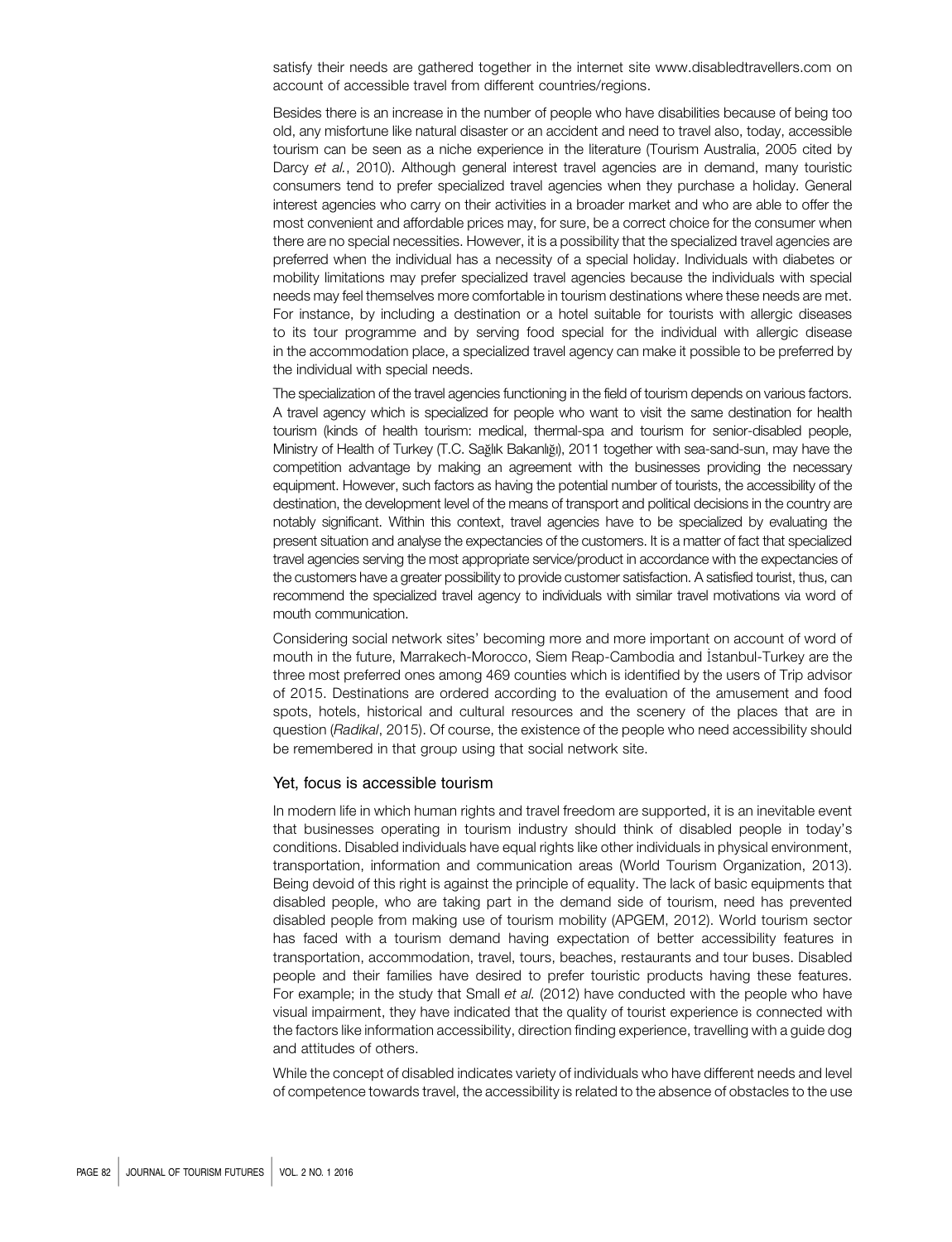of the tourist product. Darcy and Dickson (2009, p. 34) have described the accessible tourism as follows:

Accessible tourism enables people with access requirements, including mobility, vision, hearing and cognitive dimensions of access, to function independently and with equity and dignity through the delivery of universally designed tourism products, services and environments. This definition is inclusive of all people including those travelling with children in prams, people with disabilities and seniors.

Accessibility indicates that hotel entrance can provide individuals that have mobility limitation with the ease of transition and also there should be a lift accessibility for baby carriages or strollers of the families with children. Thus, accessible tourism is not only providing wheelchair to individuals who have the mobility limitation but also making embossed signs that signalize the directions for sight disabled people, purveying subtitle system on TV for hearing-impaired people and also forming menus intended for diabetic patients.

Physical accessibility is certainly the basic condition of offering accessibility to those who have special needs. The decision of buying holiday of individuals having special needs contains process in tourism sector. Tourism destinations, hotels, means of transport, searching information for tours and booking or buying tickets require accessibility. In the study, Darcy pointed out that 45 per cent of the participants remarked that the information about accessibility is not true or detailed. For example, accessibility of information is significant for them because while planning their travel, disabled individuals question in detail more than individuals who are not disabled. Disabled people inquire about their travel by taking their special needs into consideration. Requirement for more accessibility means more information which meets these customers' needs (Buhalis et al., 2005).

On the other hand, it is possible to liken chain rings to the transfer of the tourist having special requirements to the hotel, being welcomed by hotel employees (the employees should be well-educated in the matter of welcoming the guests and communicating with them), accommodation, attending tours, shopping during tours (souvenirs, food-drinks, etc.) and return of the tourists to their countries. Thus, accessibility is not just related to a ring of chain but it is related to all. In the study, Albayrak (2014) specified the ergonomic problems that people with physical disability have at the restaurants in tourism industry, she discovered that disabled individuals do not only face with problems related to physical structure but also they have problems like being ashamed of being helped while eating, being uncomfortable with glances of others, insensible and unhelpful behaviours of employees. So, the understanding of "Tourism for all" should be adopted in order to meet expectations of accessibility in destination management with travel and tourism industry (Darcy and Dickson, 2009).

WHO (2011) estimates that 15 per cent of the world population has lived with a disability and 110 million people among them have had difficulties in functioning. More or less everybody can face with requirement of accessibility in some stages of life (Darcy and Dickson, 2009). The number of individuals having special accessibility requirement has been increasing because of aging of population, diabetes, cardiovascular diseases, wars, traffic accidents and natural disasters. Especially with the increase of disabled people rate in developed countries and obtaining more information about the concepts of disabled, accessible tourism has led to perform successful applications.

Many successful applications have been found in this issue in England, the USA and countries that are member to the European Union. Pistoia in Italy, Morvan Regional Nature Park in France and Lasko in Slovenia can be given as examples to accessible destinations. On the other hand, as 2008 Olympic Games and Paralympics were held in China more importance had been given to form an accessible environment before that date. Designing of pedestrian ways, buildings, junctions and public toilets for the disabled (APGEM, 2012) can be given as examples to the changing understanding. In the competition with the theme of Accessible Tourism organized by European Commission in 2013, 19 destinations from European Union countries were declared as European Outstanding Destination (EDEN) as a result of committed research and evaluation. Additionally, declaration of the district of Taraklı in Sakarya, Turkey as 2013 European Outstanding Destination of Turkey (The Ministry of Culture and Tourism of Turkey (T.C. Kültür ve Turizm Bakanlığı), 2014) and building "Accessible Tourism Abled Istanbul" project, which aims at providing disabled individuals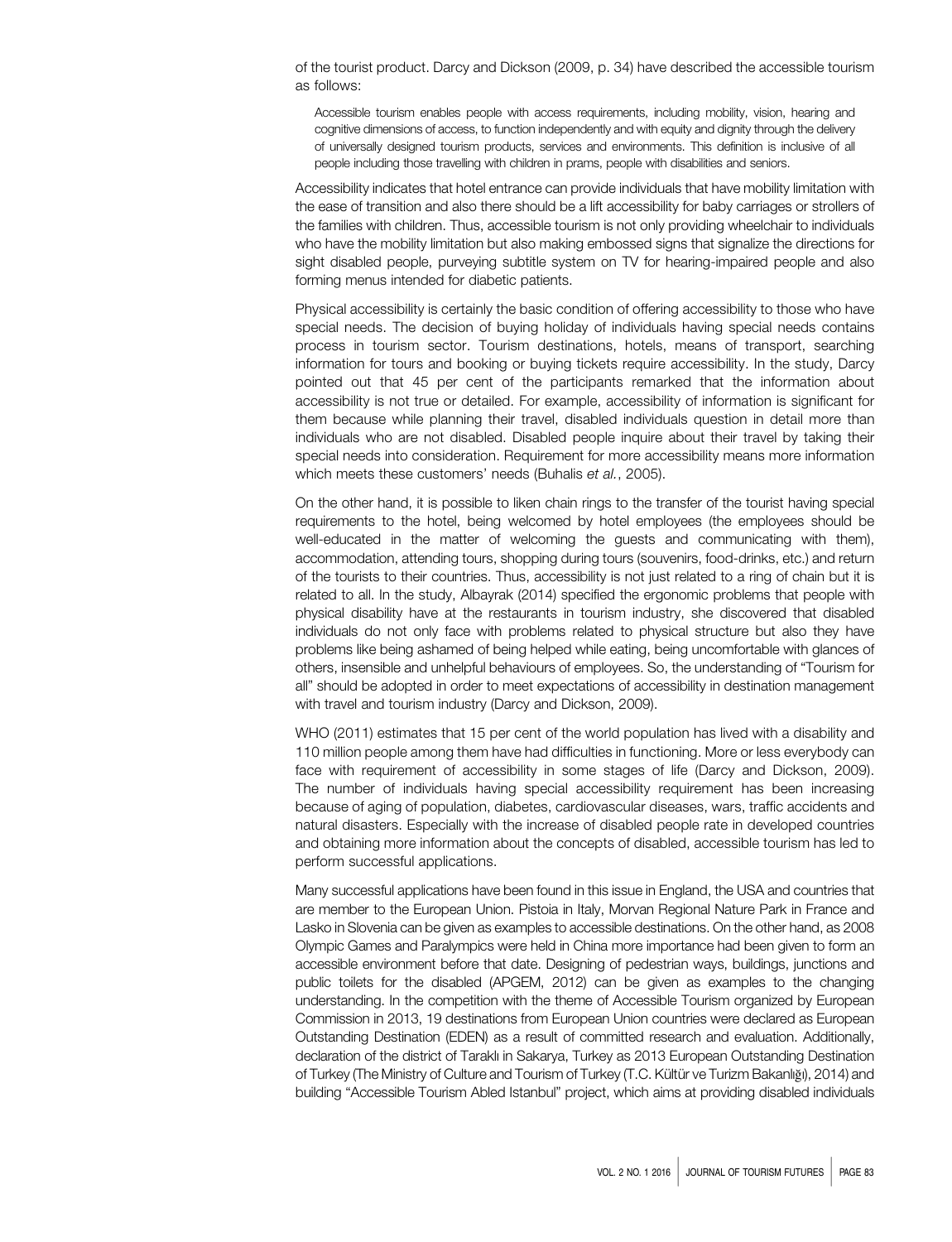to participate in tourism activities without help and creating awareness in culture institutions for accessibility requirements of the disabled people, become more of an issue in accessible tourism for Turkey.

In fact Bizjak et al. (2011) states that the disabled market segment has been incorporated in a special area, a new niche market appeared for the specialized travel agencies. Provided that the old and disabled are paid to more attention in the future, but not as a nische market, rather as an integrated part of tourism offerings based on elements of quality and environmental sustainability can be seen (Alén et al., 2012). Performing enough applications and regulations in this area will be able to yield much for the specialized travel agencies. Among all European Union countries, Germany, England and France are fine source markets for accessible tourism both in domestic and European Union. European Commission, DG Enterprise and Industry (2013) indicated that travels, more than half of the disabled individual performed in Europe, reached the number of 170 million daily travels for 2012-2013 period, which is also similar to the number of overnight trips. It is indicated that the number of daily travels performed by tourists who are over 65 has reached to 225 million while the number of overnight trips has reached to 217 million. Also, travels performed by individuals who have special accessibility requirements in European Union have reached to 783 million. Additionally, it is indicated in the same study that the demand for accessible tourism within the European Union countries may reach to 862 million in 2020. These numbers have shown that the market of accessible tourism has a great potential. On the other hand, if it is considered that the disabled individuals are accompanied by at least one person (a family member, friend, etc.) when travelling, the increase in tourism incomes will be inevitable.

Under the light of all this information, it is possible to pronounce these below about the future of the tourism:

- seen as a niche market in literature, tourism will have an increase around the world with the increase in the population which need accessibility and will get out of being a niche market;
- the activities of the agencies which provide dynamic packaging, accessible information and service rather than traditional services will develop;
- required legitimate requlations on account of accessible tourism and tourism for disabled will be condensed by the developing countries within tourism strategies;
- thanks to the realization of the essential requlations, the number of accessible tourism destinations will increase; and
- the number of academic studies and projects on accessible tourism will increase (they provide a vast research area for the future researches intended for intercountry comparisons as part of accessible tourism and designate the behaviours, motivations and expectations of the individual who needs accessibility).

In short, the specialized travel agencies should have vast knowledge of product/service and customer in accessible tourism. Thus, the travel agencies which provide the most suitable product/service will ensure customer satisfaction by analysing the expectations of customers. That's why, if the agencies apprehend the importance of accessible tourism and can build a new market segment by performing a new relevant regulations, accessible tourism will be the golden key of future not only for making profit but also for sustainable competition advantage.

## What should the specialized travel agencies do for accessible tourism in the future?

World Tourism Organization (2014) has indicated that the number of international tourist arrivals reached to 1,087 million in 2013 and has estimated that this number will reach to 1.8 billion in 2030. Turkey takes its place in the top ten among the top tourism destinations in the world. In 2013, Turkey attracted 37.8 million tourists, ranking as the 6th most popular tourist destination in the world. Indeed, for Turkey, by creating required opportunities for this segment that is already a potential market in tourism sector, developing policies, performing incentive regulations for businesses that may have source problems, it is possible to support individuals having special needs to travel more, to ensure that Turkey will take its place on the top of the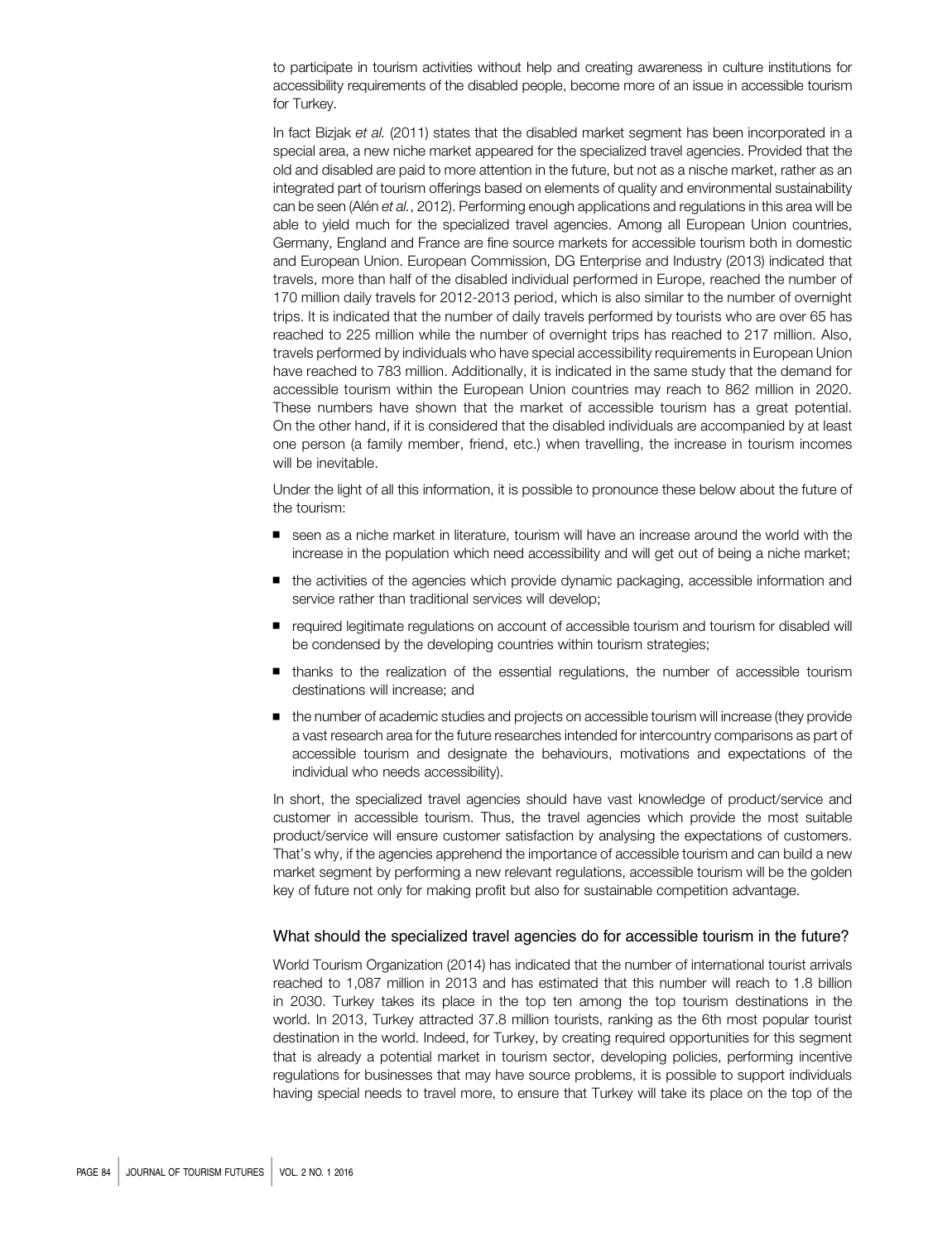tourism destinations and to be a preferable country for those having special needs. At this point, it is necessary to make the required regulations for accessible tourism understandable with reference to the approach of "Tourism for all":

- Regulations for very tall or very short people (It is possible that specialized travel agencies can make a deal with accommodation businesses and transportation companies. The seat pitch or the absence of the suitable bed in accommodation businesses, etc. may discomfort the tourists).
- Regulations for patients with MS, diabetes, cancer, skin diseases and nephropathy.
- Providing different options for families with children (preference of accommodation businesses providing special dish alternatives, sleeping rooms and buffets for babies and children).
- Building a website for disabled individuals.
- Designing tour buses suitable for individuals who have special requirements.
- Using demonstration CDs with subtitles for people having impaired hearing in tour buses.
- Making organizations like wedding ceremonies, dives, rituals, etc. within accessible tourism.
- Providing equipments for individuals having accessibility requirement (e.g. renting wheelchair, strollers for families with children and having walking sticks for the elderly).
- Accompanying the tour for individuals having impaired hearing by the specialists.
- Using demonstrative brochures consisting of Braille and Cartouche for visually impaired individuals.
- Training of personnel about how to behave to individuals having special requirement and about communication process.
- Making arrangements for overweight tourists (during the tour, special diet and sports programme can be provided).
- Accompanying in specific places and activities if needed by special volunteers.
- Keeping introductory kits about museums, ruins and their contents (by loading these kits on the websites, different language options can be provided or codes can be given to the parts about which tourists want to get information, tourists can also get information via mobile phones by using these codes).
- Making improvements by the specialized agencies by cooperating with stakeholders on providing access point to toilet, shower and sea.
- Adaptation of service or product that will be commercialized in relevant country/region by searching "fine applications" for individuals having special requirements in the world and in Turkey.
- Using environment friendly products (wheelchairs working with solar energy and recyclable brochures and carryalls) for tourists having special requirements by agencies which are in the regions/ countries whose climatic conditions are convenient.

Despite increasing number of the disabled people, factors like insufficient legal regulations in many countries, insufficient substructure, uneducated personnel and compassion to the disabled individuals are just a few of the obstacles in accessible tourism. In addition to supplying the needs of the individuals having accessibility requirements first, it is necessary to create awareness that they demand to spend their time ideally. In this sense, specifying the requirements and making arrangements are of importance for the future of accessible tourism.

Although it is considered that these arrangements will be costly, it is clear that accessible tourism will have a transformation in the future. It is probable that these arrangements will contribute to increase the level of development of Turkey. Also, it will be possible to create tourism employment at accommodation businesses, restaurants and travel agencies by making arrangements to this new market. Most importantly, it is necessary to provide the right of holiday experience to the individuals having accessibility requirement.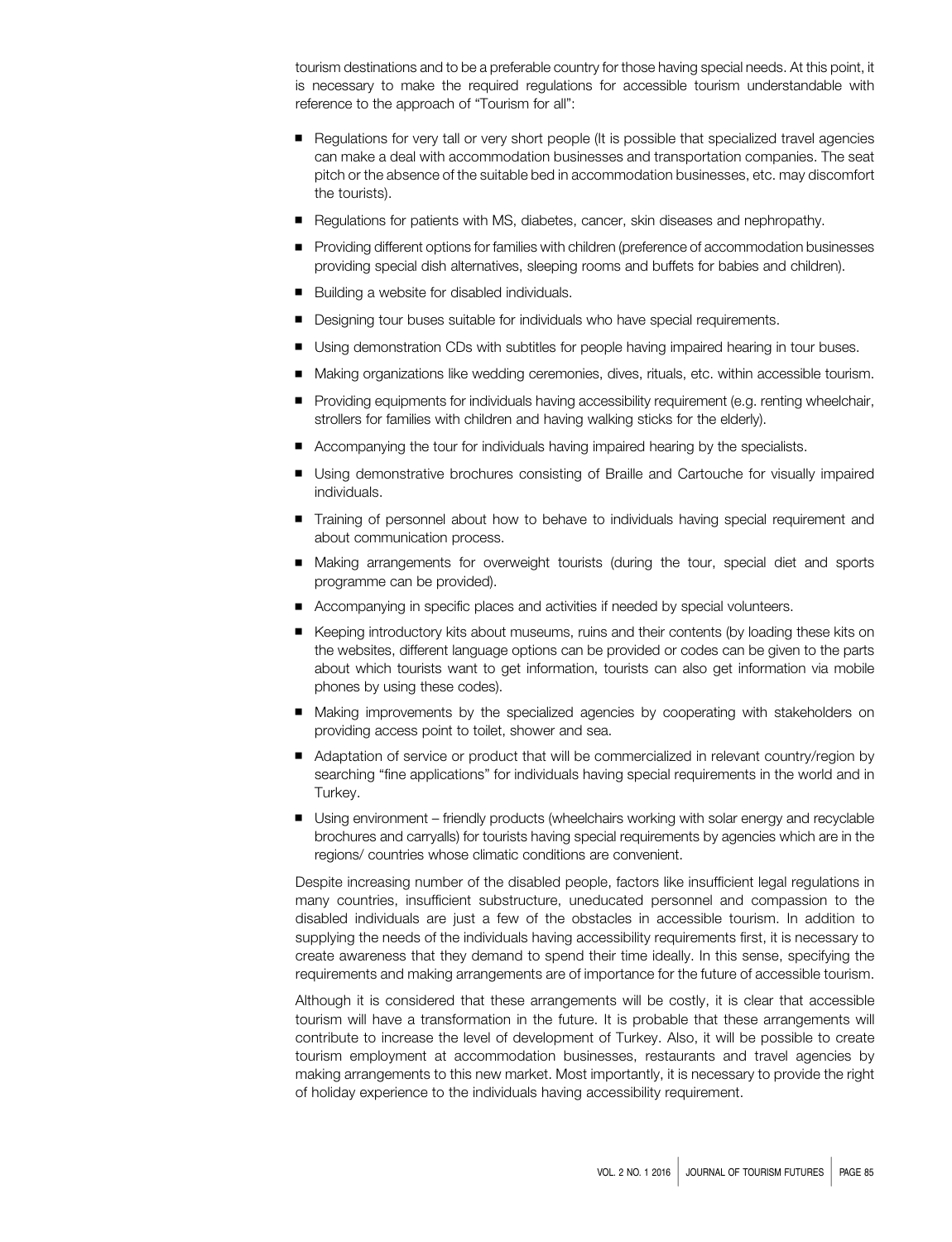#### References

Accessible Italy (2015), "Tourism services for individuals with disabilities", available at: [www.accessibleitaly.](www.accessibleitaly.com/) [com/](www.accessibleitaly.com/) (accessed 7 July 2015).

Albayrak, A. (2014), "Fiziksel Engelli Bireylerin Restoranlarda Karşılaştıkları Ergonomik Sorunlar", 15. Ulusal Turizm Kongresi Engelsiz Turizm Gazi Üniversitesi Turizm Fakültesi, Ankara, 13-16 Kasım.

Alén, E., Domínguez, T. and Losada, N. (2012), "New opportunities for the tourism market: senior tourism and accessible tourism", in Kasimoglu, M., Dr, (Ed.), Visions for Global Tourism Industry – Creating and Sustaining Competitive Strategies, ISBN: 978-953-51-0520-6, Chapter 7, Intech Europe, Rijeka, pp. 139-66, available at: [www.intechopen.com/books/visions-for-global-tourism-industry-creating-and-sustaining-competitivestrategies/](www.intechopen.com/books/visions-for-global-tourism-industry-creating-and-sustaining-competitivestrategies/new-opportunities-for-the-tourism-market-senior-tourism-and-accessible-tourism) [new-opportunities-for-the-tourism-market-senior-tourism-and-accessible-tourism](www.intechopen.com/books/visions-for-global-tourism-industry-creating-and-sustaining-competitivestrategies/new-opportunities-for-the-tourism-market-senior-tourism-and-accessible-tourism) (accessed 7 July 2015).

Akdeniz University Project Development Research and Application Center (APGEM) (2012), Antalya'da Engelli Turizminin Gelişimi İçin Arz ve Talep Üzerine Bir Araştırma, Akdeniz University Project Development Research and Application Center (APGEM), Antalya, available at: [http://apgem.akdeniz.edu.tr/v2/template/content/](http://apgem.akdeniz.edu.tr/v2/template/content/projeler/eaet/ciktilar/kitap_engelli_son_kapali.pdf) [projeler/eaet/ciktilar/kitap\\_engelli\\_son\\_kapali.pdf](http://apgem.akdeniz.edu.tr/v2/template/content/projeler/eaet/ciktilar/kitap_engelli_son_kapali.pdf) (accessed 12 January 2015).

Association of Turkish Travel Agencies (Türkiye Seyahat Acentaları Birliği/TÜRSAB) (2014), "Engelsiz Turizm", available at:<www.tursab.org.tr/tr/engelsiz-turizm> (accessed 22 February 2014).

Bizjak, B., Knezevic, M. and Cvetreznik, S. (2011), "Attitude change towards guests with disabilites, reflections from tourism students", Annals of Tourism Research, Vol. 38 No. 3, pp. 842-57.

Bryan, H. (1977), "Leisure value systems and recreational specialization: the case of trout fishermen", Journal of Leisure Research, Vol. 9 No. 3, pp. 174-87.

Buhalis, D., Michopoulou, E., Eichhorn, V. and Miller, G. (2005), Accessibility Market and Stakeholder Analysis - One-Stop-Shop for Accessible Tourism in Europe (OSSATE), University of Surrey, Surrey.

Cohen, E. (2006), "Medical tourism in Thailand", Turk-Kazakh International Tourism Conference: New Perspectives and Values in World Tourism and Tourism Management in the Future, Alanya, 20-26 November, pp. 87-117.

Connell, J. (2006), "Medical tourism: sea, sun, sand and surgery", Tourism Management, Vol. 27 No. 6, pp. 1093-100.

Darcy, S. (1998), Anxiety to Access: Tourism Patterns and Experiences of New South Wales People with a Physical Disability, Tourism New South Wales, Sydney.

Darcy, S. and Dickson, T. (2009), "A whole-of-life approach to tourism: the case for accessible tourism experiences", Journal of Hospitality and Tourism Management, Vol. 16 No. 1, pp. 32-44.

European Commission, DG Enterprise and Industry (2013), "Economic impact and travel patterns of accessible tourism in Europe – final report", available at: [www.accessibletourism.org/resources/toolip](www.accessibletourism.org/resources/toolip/doc/2014/07/06/study-a-economic-impact-and-travel-patterns-of-accessible-tourism-in-europe---fi.pdf) [/doc/2014/07/06/study-a-economic-impact-and-travel-patterns-of-accessible-tourism-in-europe](www.accessibletourism.org/resources/toolip/doc/2014/07/06/study-a-economic-impact-and-travel-patterns-of-accessible-tourism-in-europe---fi.pdf)—fi.pdf (accessed 9 January 2015).

Hacıoğlu, N. (2013), Seyahat Acentacılığı & Tur Operatörlüğü, 7. Basım., Nobel Yayıncılık, Ankara.

Küçükaslan, N. (2006), "Özel I˙lgi Turizminde Niş Pazarlamanın Yeri, Paradoks", Ekonomi Sosyoloji ve Politika Dergisi' (e-dergi), Vol. 2 No. 2, , pp. 1-32, available at: [www.paradoks.org/old/makale/yil2\\_sayi2/](www.paradoks.org/old/makale/yil2_sayi2/nkaslan.pdf) [nkaslan.pdf](www.paradoks.org/old/makale/yil2_sayi2/nkaslan.pdf) (accessed 9 February 2015).

Little, B.R. (1976), "Specialization and the varieties of environmental experience: emperical studies within the personality paradigm", in Wapner, S., Cohen, S. and Kaplan, B. (Eds), Experiencing Environments, Plenum Press, New York, NY, pp. 81-116.

Mesci, M., Öztürk, E. and Mesci, Z. (2014), "Akçakoca'nın Engelli Turizm Potansiyelinin Değerlendirilmesi', 15. Ulusal Turizm Kongresi Engelsiz Turizm", Gazi Üniversitesi Turizm Fakültesi, Ankara, 13-16, November, pp. 32-42.

Ministry of Family and Social Policies of Turkey (T.C. Aile ve Sosyal Politikalar Bakanlığı) (2014), "Engelli ve Yaşlı Hizmetleri Genel Müdürlüğü" Avrupa Birliği ve Engellilik, available at: [http://eyh.aile.gov.tr/mevzuat/](http://eyh.aile.gov.tr/mevzuat/uluslararasi-mevzuat/14-avrupa-birligi-ve-engellilik) [uluslararasi-mevzuat/14-avrupa-birligi-ve-engellilik](http://eyh.aile.gov.tr/mevzuat/uluslararasi-mevzuat/14-avrupa-birligi-ve-engellilik) (accessed 7 July 2015).

Ministry of Health of Turkey (T.C. Sağlık Bakanlığı) (2011), Tedavi Hizmetleri Genel Müdürlüğü (Sağlık Turizmi Koordinatörlüğü), Sağlık Turizmi ve Turistin Sağlığı Uygulama Rehberi, Ankara, Kasım, available at: [www.saglik.gov.](www.saglik.gov.tr/SaglikTurizmi/dosya/1-75066/h/saglik-turizmi-ve-turistin-sagligi-uygulama-rehberi.pdf) [tr/SaglikTurizmi/dosya/1-75066/h/saglik-turizmi-ve-turistin-sagligi-uygulama-rehberi.pdf](www.saglik.gov.tr/SaglikTurizmi/dosya/1-75066/h/saglik-turizmi-ve-turistin-sagligi-uygulama-rehberi.pdf) (accessed 7 July 2015).